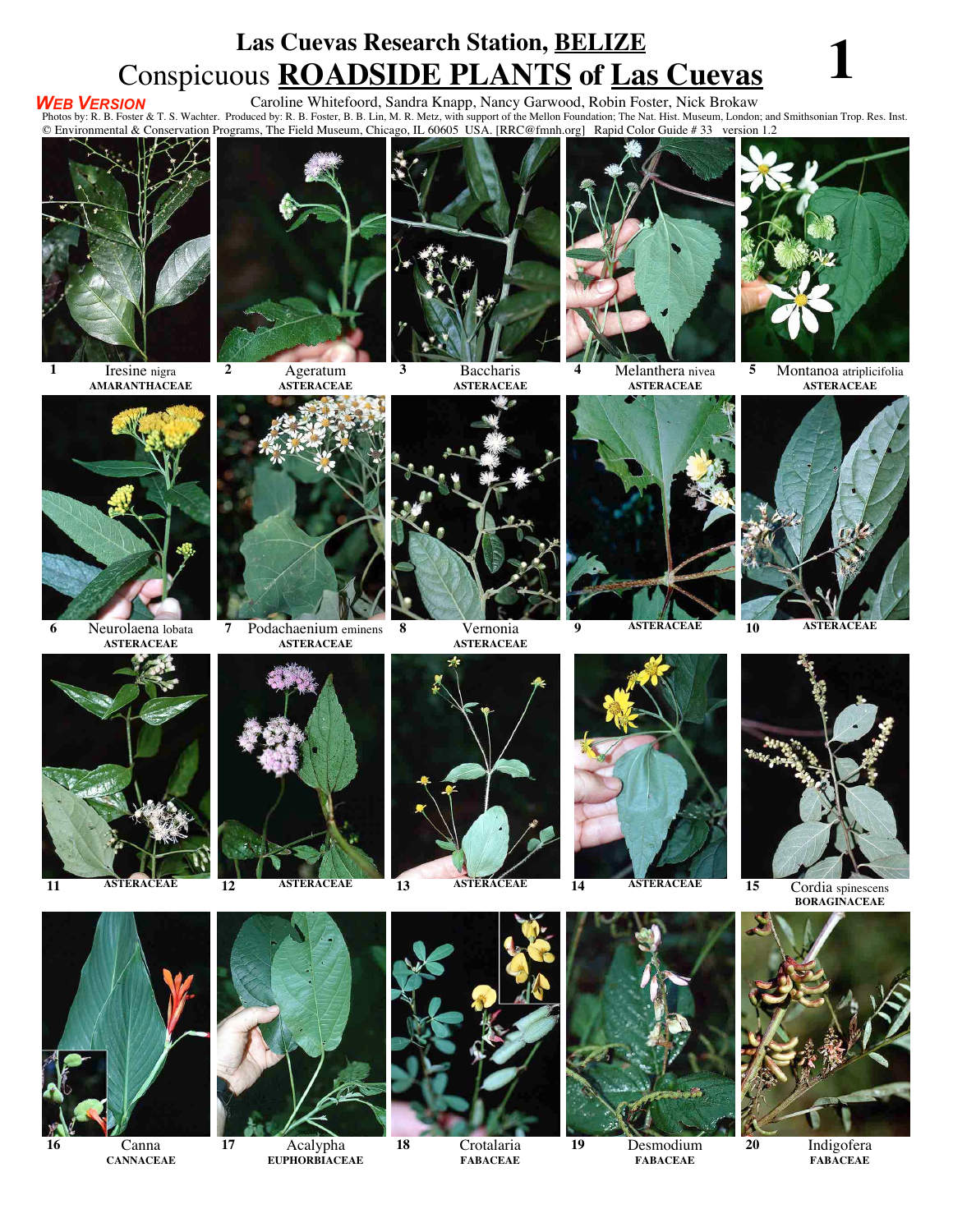## **Las Cuevas Research Station, BELIZE** Conspicuous **ROADSIDE PLANTS** of <u>Las Cuevas</u><br>Caroline Whitefoord, Sandra Knapp, Nancy Garwood, Robin Foster, Nick Brokaw

### *WEB VERSION*

**VEB VERSION** Caroline Whitefoord, Sandra Knapp, Nancy Garwood, Robin Foster, Nick Brokaw<br>Photos by: R. B. Foster & T. S. Wachter. Produced by: R. B. Foster, B. B. Lin, M. R. Metz, with support of the Mellon Foundation; Th © Environmental & Conservation Programs, The Field Museum, Chicago, IL 60605 USA. [RRC@fmnh.org] Rapid Color Guide # 33 version 1.2



**21** Mimosa **FABACEAE**



**FABACEAE**



**23** Sisyrinchium tinctorium **IRIDACEAE**



**24** Salvia **LAMIACEAE**



**25** Teucrium vesicarium **LAMIACEAE**



**26** Spigelia humboldtiana **LOGANIACEAE**

**36** Miconia affinis **MELASTOMATACEAE**



**27** Pavonia paniculata

**MALVACEAE**





**37** Miconia impetiolaris **MELASTOMATACEAE**



**MALVACEAE**



purpurascens



**38** Piper auritum **PIPERACEAE**



**MALVACEAE**

**MARANTACEAE**

**39** Piper jacquemontianum **PIPERACEAE**



**MELASTOMATACEAE**



**40** Lasiacis **POACEAE**